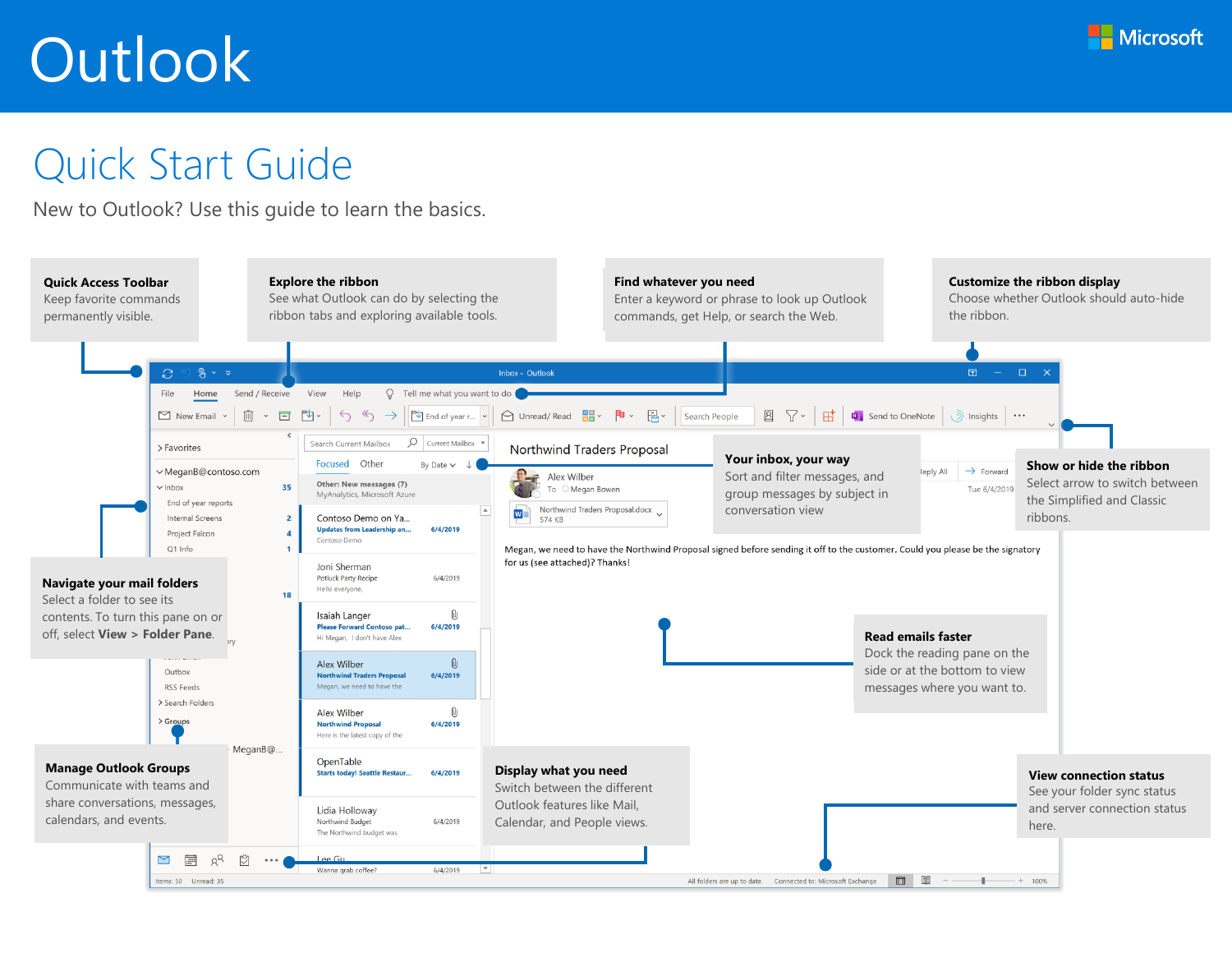## Set up your account

You can use Outlook 2016 as soon as you enter your account info. On the ribbon, select **File > Info** and then select the **Add Account** button. Next, sign in with your preferred email address, or use an account provided by your company or school.



## Attach files without searching

Need to attach a picture or a document? Outlook saves you time by keeping a list of your recently used files. Select the **Attach File** button while composing a new message or meeting invitation, and then select the file you want to attach. To join an existing group, start by searching for its name. On the ribbon, select



## Set up an Outlook group

If you're running Outlook as part of an eligible Office 365 subscription, you can use **Groups** instead of distribution lists to more effectively communicate and collaborate with members of a team or an organization.



To create a new group in Outlook 2016, On the ribbon, select **Home**, and then select **New Items > Group**.

If you don't see this as an option on this menu, contact the administrator of your Microsoft Office 365 subscription for more information.

From the Inbox of any of your Groups, you and the other members can start or join a conversation, create or confirm team events, see a list of members, and get notifications about interactions on any of your shared posts.

**Home**, enter a keyword or phrase into the **Search People** box, and then select the group you want to join.

|                     | 困        |  |
|---------------------|----------|--|
| Private   Mark 8    | $\cdots$ |  |
| Mark 8 Project Team |          |  |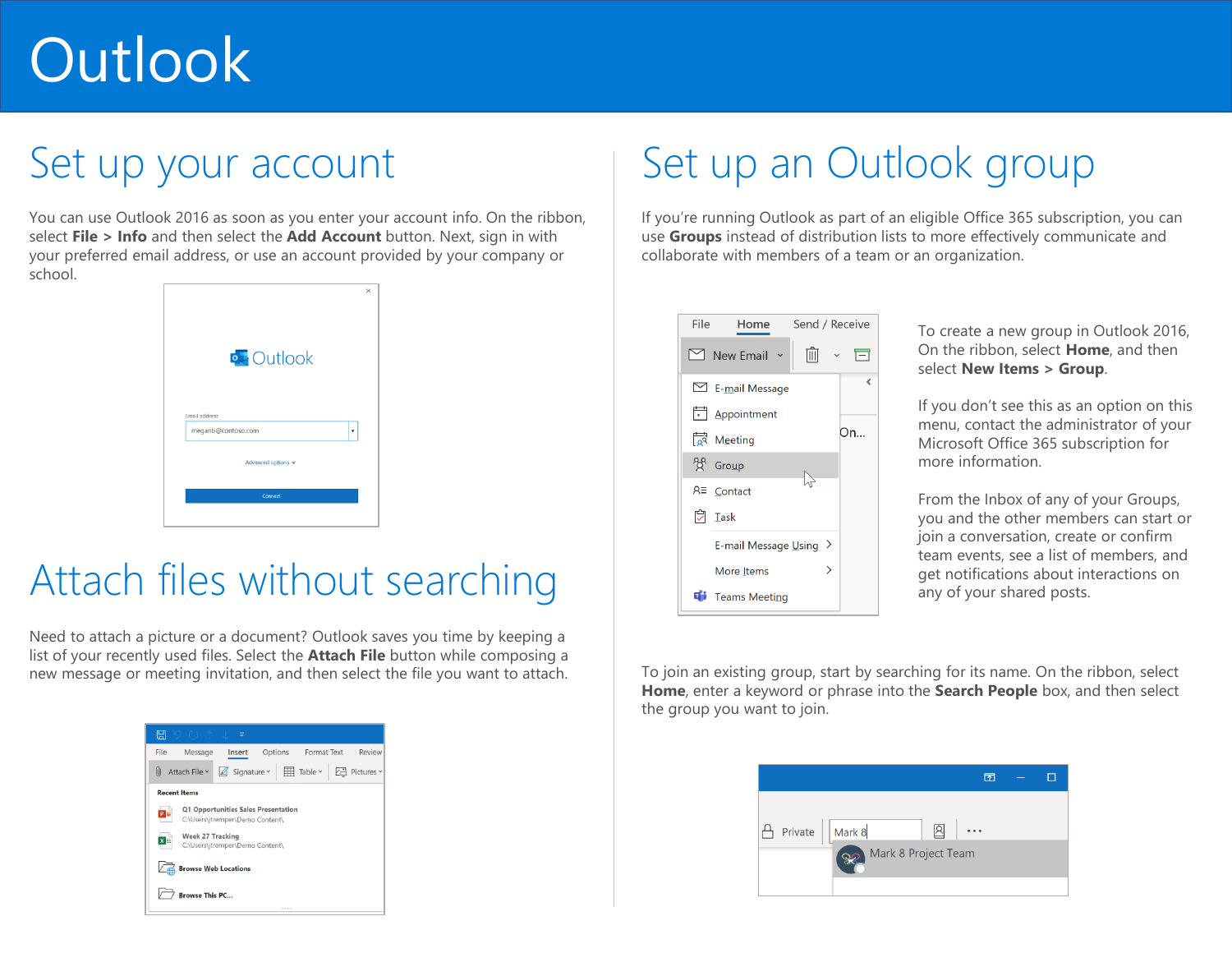## Outlook is more than just email

Easily switch between Mail, Calendar, People, and more.